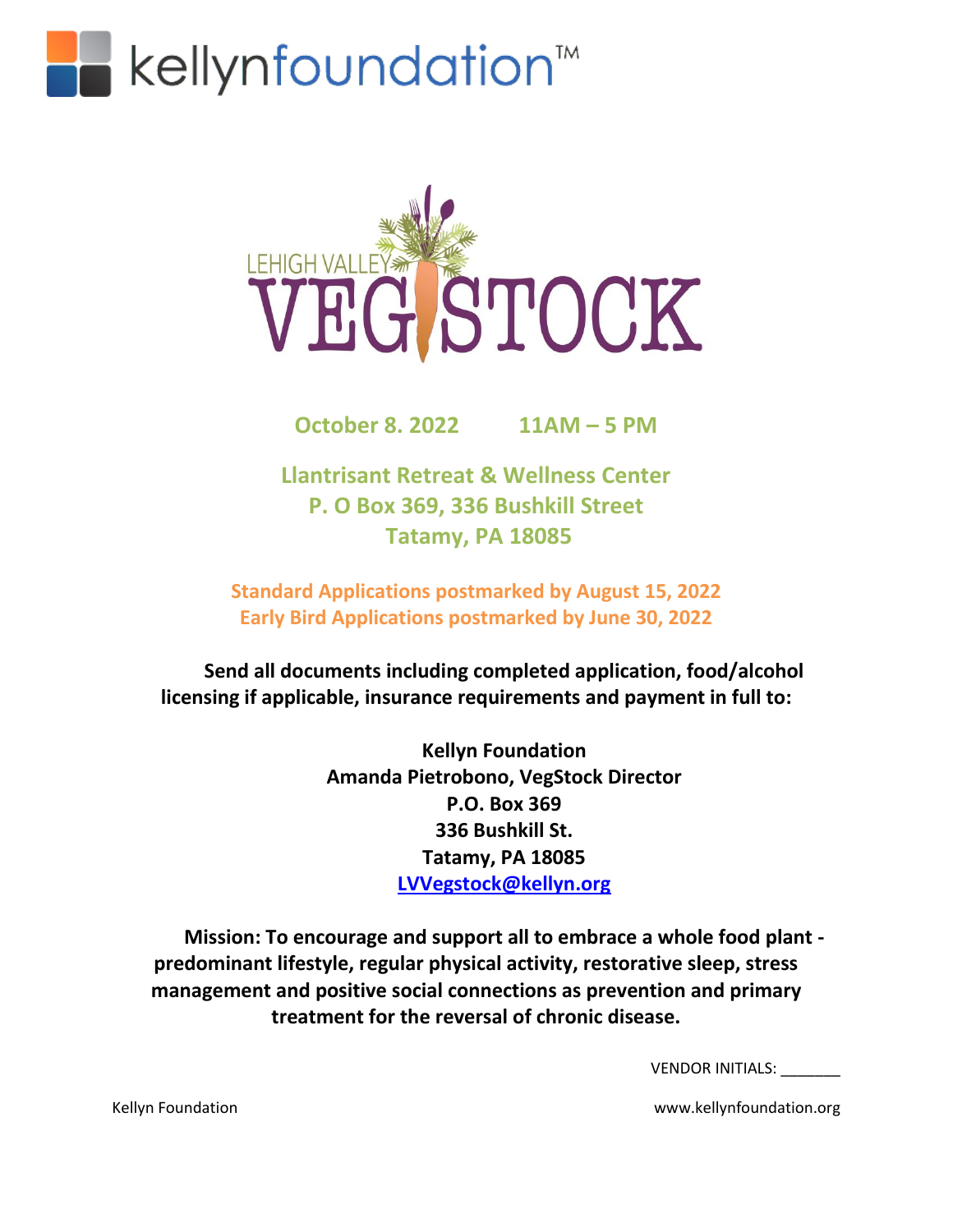### kellynfoundation<sup>™</sup>

### **2022 Lehigh Valley VegStock Vendor Agreement**

**This agreement is by and between Vendor and Kellyn Foundation (Kellyn).**

|  | Products for Sale (Food/Alcohol Products must be detailed below): |  |
|--|-------------------------------------------------------------------|--|
|  |                                                                   |  |
|  |                                                                   |  |
|  |                                                                   |  |

**Please check category that is appropriate.**

| <b>Booth Space</b>           | Apply by June 30, 2022 | Apply by August 15, 2022 | Total |
|------------------------------|------------------------|--------------------------|-------|
| Food Truck (up to 15')       | \$105                  | \$130                    |       |
| Food Truck (15' plus)        | \$130                  | \$155                    |       |
| Food Vendor (10'x10')        | \$95                   | \$115                    |       |
| Food Vendor (10'x20')        | \$105                  | \$130                    |       |
| Food Vendor (20'x20')        | \$130                  | \$155                    |       |
| Alcohol Vendor (10'x10')     | \$105                  | \$130                    |       |
| Alcohol Vendor (10'x20')     | \$130                  | \$155                    |       |
| Retail Crafter (10'x10')     | \$55                   | \$65                     |       |
| Retail Crafter (10'x20')     | \$65                   | \$80                     |       |
| <b>Non Profit</b>            | \$30                   | \$45                     |       |
| Late Fee (after August 15th) |                        | \$25                     |       |

VENDOR INITIALS: \_\_\_\_\_\_\_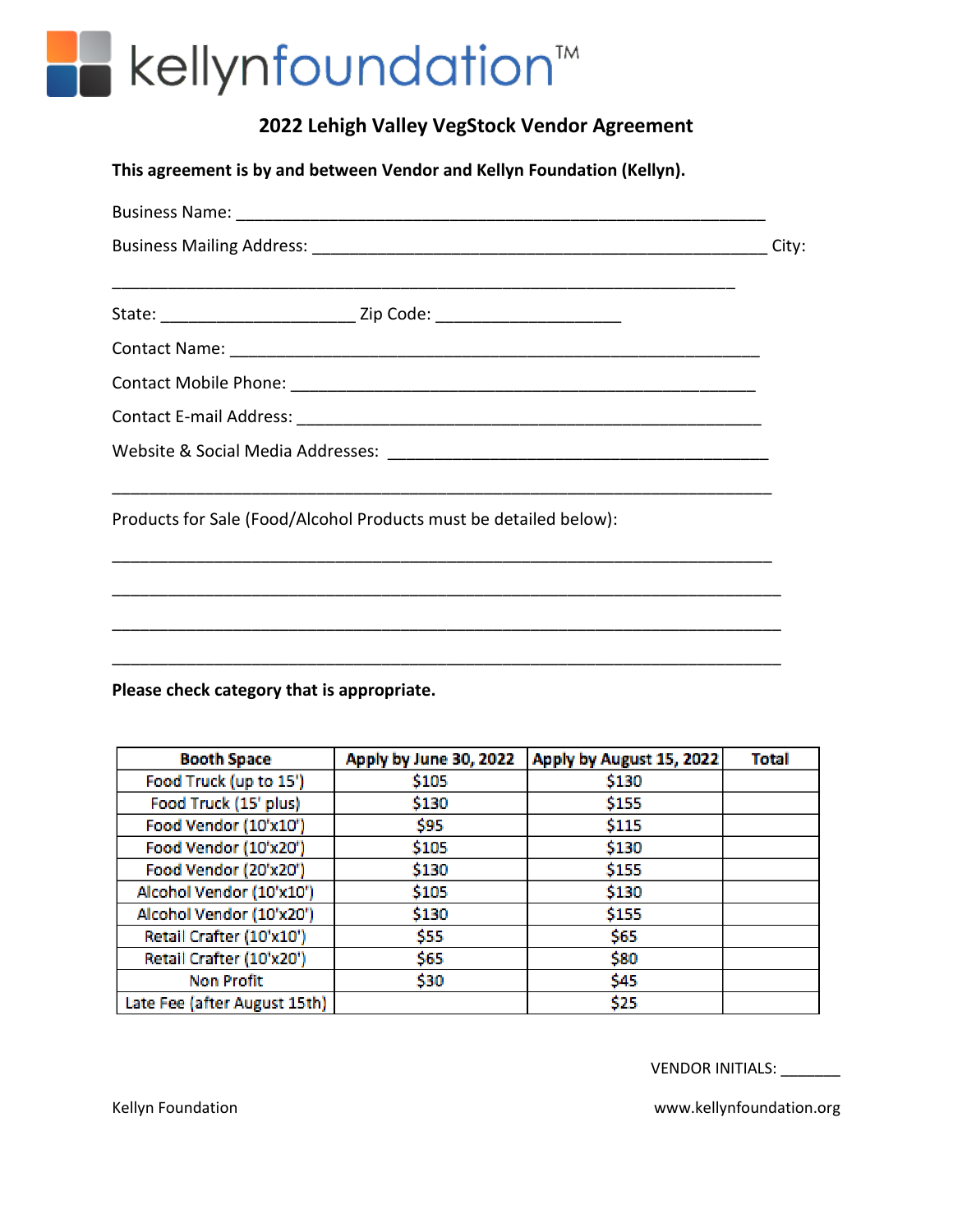## kellynfoundation<sup>™</sup>

#### **Every Vendor will:**

- **Initial the bottom right corner of each page of this document as acceptance and understanding of that page**
- Agree to indemnify fully and hold harmless the Kellyn Foundation and Grega Properties, LLC, their officers, employees, and agents against all damage claims, liabilities and causes of action of every kind and nature determined to be caused by vendor
- Use every measure to protect festival site from all damages and shall be responsible for damage caused by vendor or vendor employees to buildings and grounds
- Check-in on arrival and check-out after clean-up with the Kellyn Information Tent
- Set up beginning at 8:00 A.M. Saturday and will be ready to function by 10:30 AM
- Tear down only after the close of the event at 5:00 PM and be completed no later than 6:30 PM.
- Remove all trash in their assigned area during set up and breakdown
- Remove all set-up vehicles from event site no later than 10:30 AM, except Food Trucks
- Be respectful of sound levels from the site and be aware that excessive sound disturbing other vendors is not permitted
- Agree to not smoke or allow their staff to smoke within the overall event site
- Agree to meet requirements as defined in this agreement or risk being removed from the event with no refunds provided

#### **If you are a Food or Alcohol Vendor, you also agree to:**

- **Provide a certificate of liability insurance with the application naming Kellyn Foundation and Grega Properties, LLC (both addresses are P.O. Box 369, 336 Bushkill St, Tatamy, PA 18085) as additional named insured with provided coverage at a minimum of \$1,000,000 per occurrence/\$2,000,000 per aggregate**
- Provide a quality healthy food product that is staffed by clean, professional. and courteous personnel
- **Provide a copy of the Pennsylvania food and/or alcohol license with the application, as well as having the license on site during the event for review by Kellyn, Borough of Tatamy or the Pennsylvania Department of Agriculture, while abiding by all laws regarding said license**
- **Provide your complete credit card information as security if site is not cleaned as per agreement.**
- Comply with all health and fire permits, where applicable, at own expense
- Have appropriate fire extinguisher equipment on site at your booth the entire time period of event
- Keep food area attractive before, during, and after the festival
- Be responsible for collecting and reporting Pennsylvania sales tax

VENDOR INITIALS: \_\_\_\_\_\_\_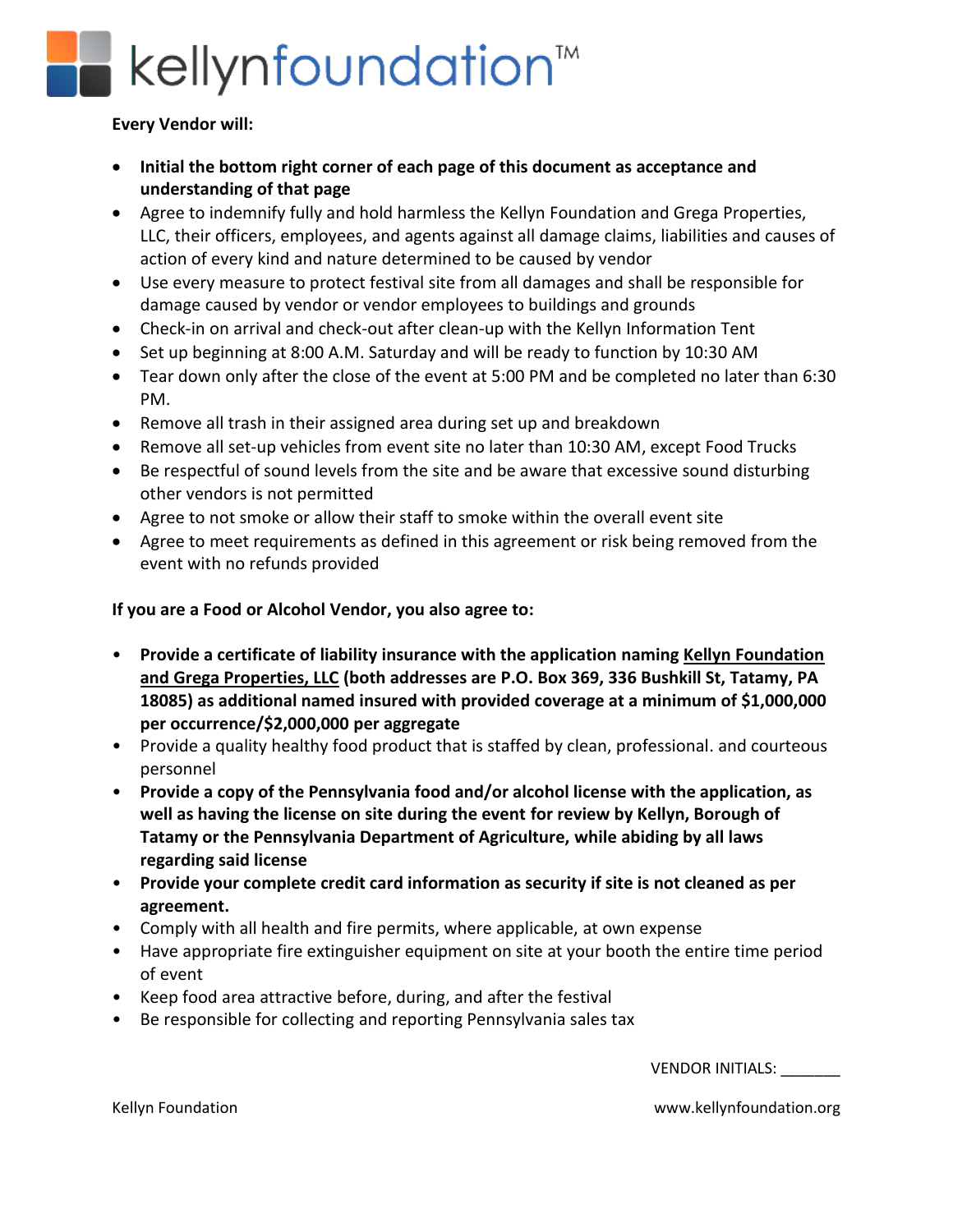# kellynfoundation<sup>™</sup>

- Ensure that grease and abrasives will not be disposed of on event property with food, grease or other waste materials needing to be removed from site and not disposed into event trash receptacles
- Leave no trash in food area after breakdown
- Ensure on-site food menu has prices, including sales tax, posted which will be visible to the public in signage that is professional in appearance and size
- Ensure that food/alcohol site will be staffed and open the entire length of the festival
- Breakdown and clean the site location immediately after festival
- Have staff wear food grade gloves when handling food and remove gloves when handling financial transactions
- **In order to ensure a variety of food and alcohol offerings and reduce duplication so that all vendors are successful, VENDORS must provide a basic menu of items to be sold with the application. Minor changes due to the seasonal nature of produce are acceptable prior to the event. We do want the best options available for everyone.**
- Food and alcohol items must be available to customers by 11:00 A.M.

#### ELECTRICAL POWER

- **Vendors are required to provide their own electrical power.**
- Failure to comply with the following may be cause for discontinuation of electrical power during event without recourse.
- Vendors must provide their own electrical cords and must ensure that they are adequately rated and UL approved for outdoor use. Frayed, spliced or damaged cords will not be allowed. Vendors are responsible for either taping or matting electrical cords. All such matting and/or taping is subject to inspection and approval by Borough of Tatamy who may require changes as necessary to meet safety standards.
- **Generators must be approved by Kellyn in advance at time of application**. Failure to register a generator at time of application may be cause for discontinuation during event.
- Generator noise level and odor may not interfere with other Vendors or participants in the event.

#### ACCEPTANCE & REVIEW

- Kellyn Foundation will review the agreement and request clarification if needed. Until such time that clarifications are resolved this agreement will not be approved and will remain under review.
- Kellyn reserves the right to not accept an agreement for any reason without recourse from Vendor. Once reviewed and either approved or declined, Kellyn will communicate with the Contact for the Vendor. If denied, Kellyn Foundation will refund the payment.
- Should a Vendor application be denied the Vendor may communicate with Kellyn to request further information concerning such a decision.

VENDOR INITIALS: \_\_\_\_\_\_\_